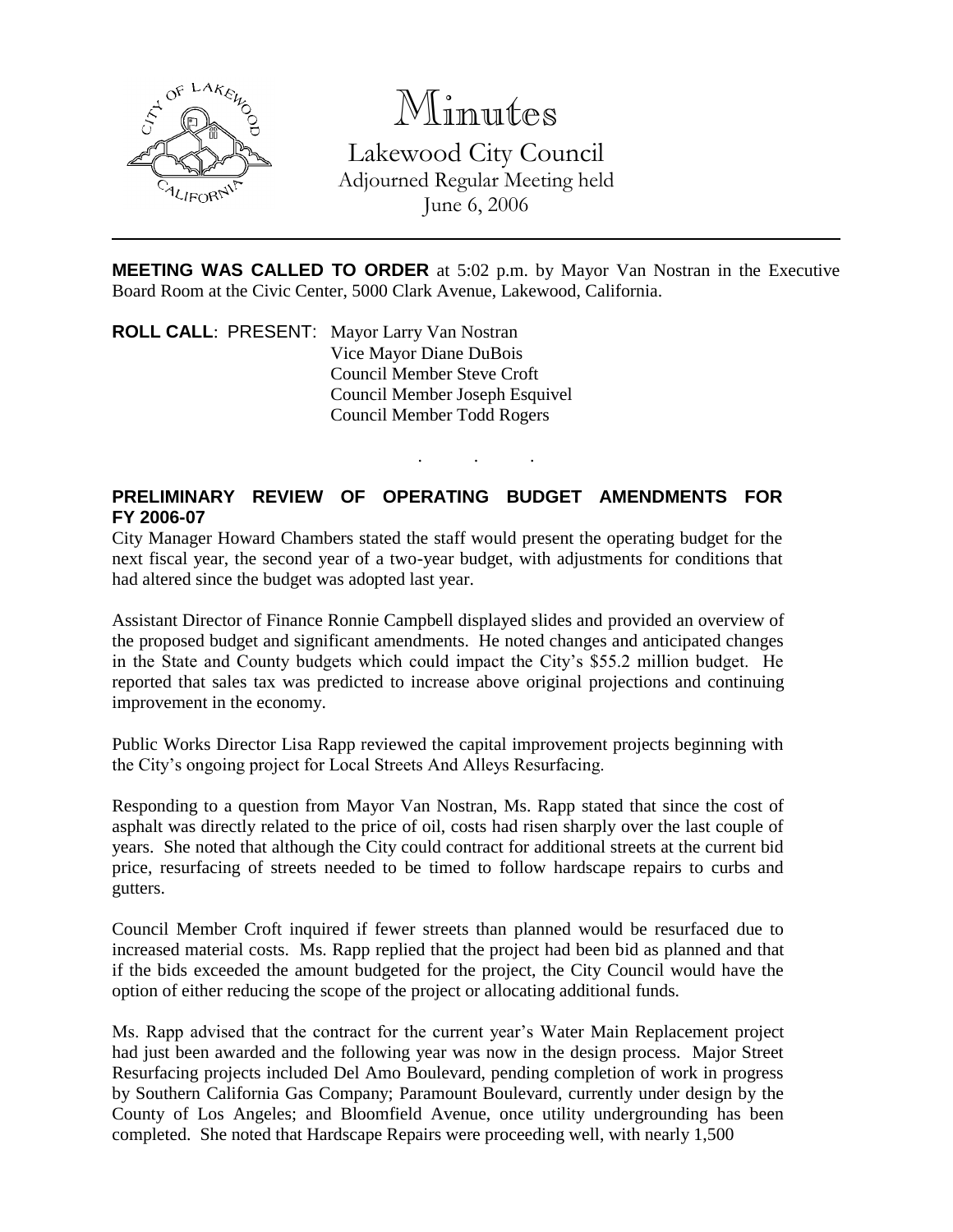### **OPERATING BUDGET AMENDMENTS FOR FY 2006-07** - Continued

locations completed in preparation for street overlay. Hardscape repair had also been completed on two priority blocks and 234 isolated locations. She noted that with additional funding, several more priority blocks could be completed next year.

Responding to questions from the City Council, Ms. Rapp stated that isolated locations were defined as individual residential addresses in need of sidewalk and/or curb and gutter repair. She also noted that Castana Avenue had been one of the target blocks, and that with the use of creative solutions such as bridging or meandering the sidewalks, many of the existing mature oak trees had been saved.

She covered other projects, such as HVAC Improvements for the Centre; Median Renovations; Roof Improvements; Weingart Senior Center Renovations; McCormick Pool Improvements; Park Fence Replacement; Water Emergency Generator; Security Systems; Centre Refurbishment; Sports Lighting; ADA Right-of-way Improvements; and the Destruction of Water Well 11A.

Responding to a question from Mayor Van Nostran, Water Resources Director Jim Glancy stated that in addition to Well 11A which was being abandoned due to low production and water quality, the site had housed an additional well that had been previously abandoned and the site was not large enough to accommodate a new well.

Mr. Glancy confirmed for Vice Mayor DuBois that the City Council would have the option of offering the City-owned parcel for sale after the destruction process was completed.

Responding to questions from Council Member Rogers, Ms. Rapp stated that last year's budgeted amount for hardscape repairs had been increased by the City Council from \$200,000 to \$400,000, enabling staff to repair the target block locations. She also stated that with additional funding for the next fiscal year, more target blocks could be added to the program.

Council Member Rogers inquired about the Median Improvement Project. Ms. Rapp stated that in addition to the Del Amo Boulevard west median project planned for fiscal year 2006-07, the Centralia Street project would be carried over from the current fiscal year.

The City Manager clarified that any additional allocations made by the City Council for these projects would come from reserves for capital improvements, not from the General Fund reserves.

Council Member Croft pointed out that an additional allocation had also previously been made for the Tree Planting project and inquired if additional locations for tree planting had been identified. Ms. Rapp stated that the City's contract tree trimming service had completed a new tree inventory identifying locations still in need of a City tree.

At 5:30 p.m., the Adjourned Regular Meeting of the City Council was recessed for the Meeting of the Lakewood Redevelopment Agency. At 5:32 p.m., the City Council Meeting was reconvened.

. . .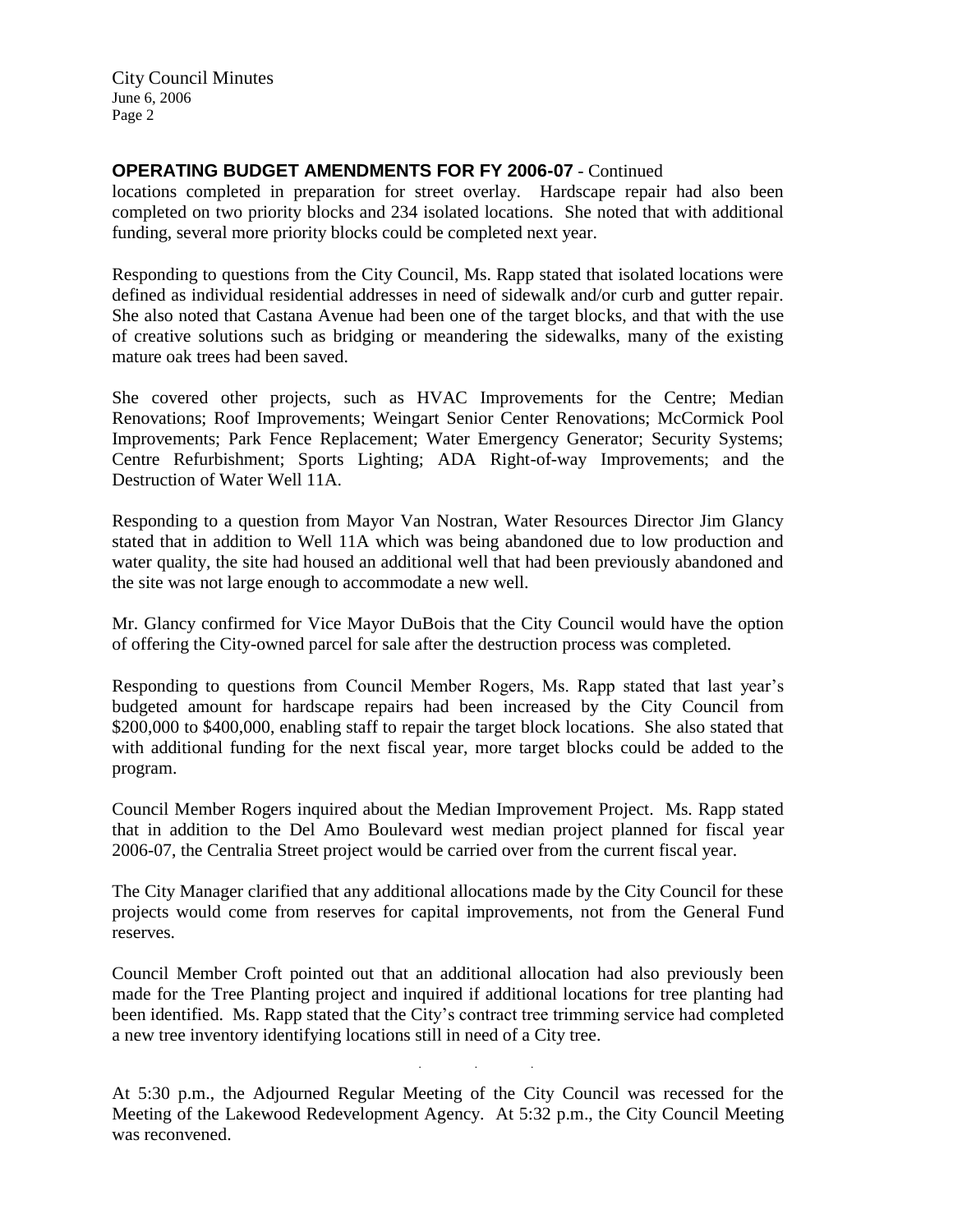## **OPERATING BUDGET AMENDMENTS FOR FY 2006-07** - Continued

Community Development Director Chuck Ebner stated that the planning process for the Civic Center Master Plan was proceeding. The general site layout had been developed and meetings were scheduled to look at more specific space planning, particularly the location of department in relation to each other.

The Director of Public Works stated that a design contract had been approved for the replacement of the Activity Building at Boyar Park. The basic floor plan would be presented to the Park Development Committee in preparation for future funding opportunities. She stated that it was currently the highest unfunded priority for facility improvements.

Ms. Rapp also stated that construction drawings were nearly complete for the Centre Waterproofing project. She noted that the leaks detected were not coming from the roofing, but from areas such as the canopy attachments and balcony decks. She advised that the work could not be scheduled before next July, as it required careful coordination due to weather conditions and Centre event scheduling.

The Public Works Director also provided a brief update on the Sheriff Station Renovation project, the rationale for completion of a comprehensive Traffic Signal Study, and the City Monument Sign project.

The Director of Water Resources provided a status report on the ASR Well Drilling project, noting that 24-hour drilling had begun the previous Monday.

In response to a question from Mayor Van Nostran, Ms. Rapp stated that to date, 1300 trees had been planted, with 200 left to be planted this fiscal year.

Mayor Van Nostran stated that if the City Council was interested in increasing the allocation for tree planting, it should be done at this time.

Vice Mayor DuBois stated she would like to see more done on hardscape as well.

Council Member Croft noted that in years past, there had been times when there was not enough funding available to fully fund the hardscape program and that he would support an additional allocation at this time to move the program forward.

Council Member Rogers agreed with additional funding for the hardscape program, both the target blocks and isolated location repairs, noting that this was a priority for many residents.

Finance Director Larry Schroeder advised that in the previous budget year, the City Council had allocated an additional \$160,000 for street tree planting and an additional \$200,000 for hardscape repairs.

The Public Works Director clarified that there were two separate allocations for hardscape repairs, one allocation of \$400,000 that was concentrated on repairs in the paving areas and another allocation of \$200,000 that was used for isolated location and target block repairs.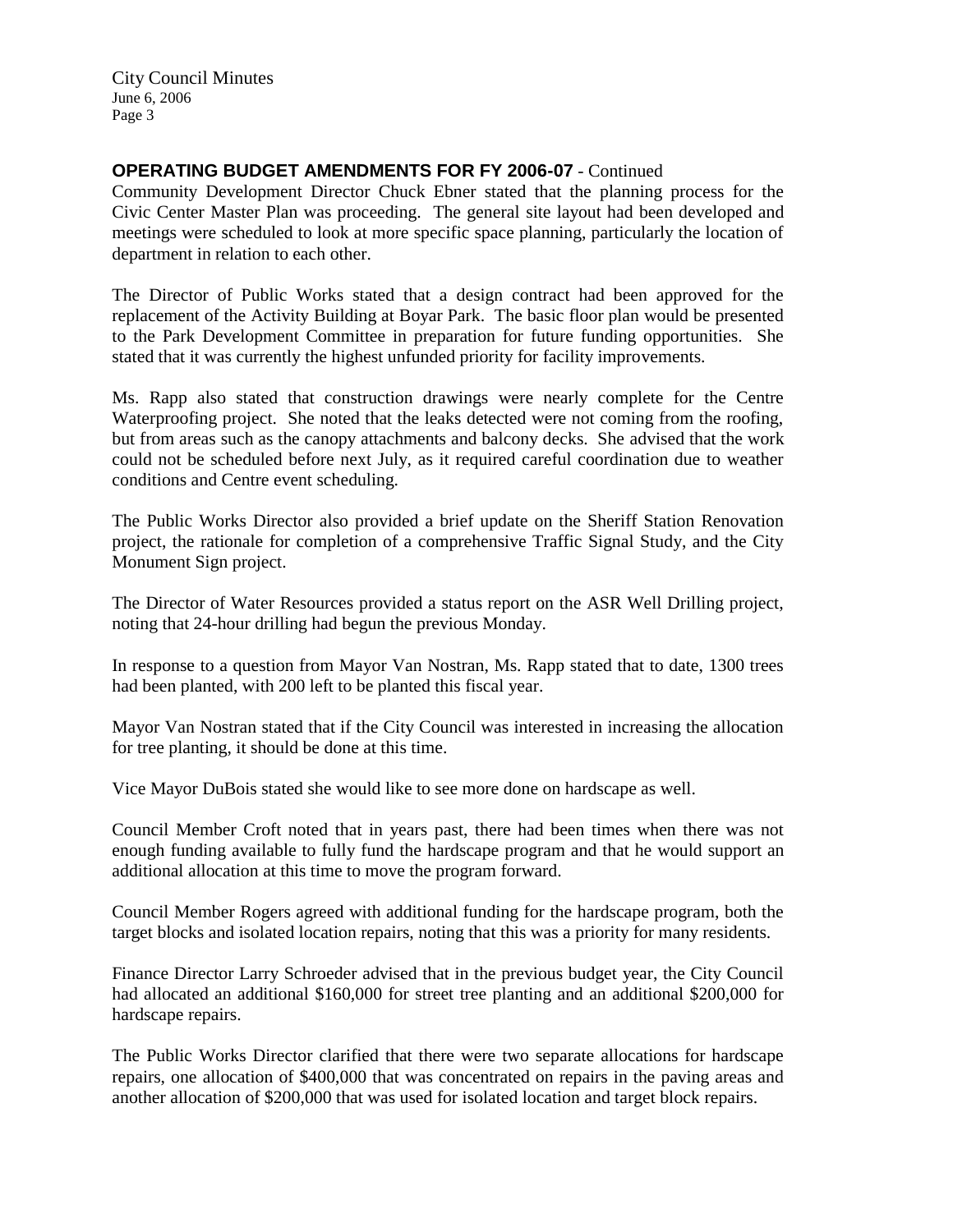### **OPERATING BUDGET AMENDMENTS FOR FY 2006-07** - Continued

Council Member Rogers stated he would support additional allocations matching last year's level.

Vice Mayor DuBois asked about the possibility of moving the paving program ahead more quickly. Ms. Rapp stated that the program was carefully balanced so that freshly paved streets were not torn up later for water main replacement. She noted that if a street was not slated for water main replacement for a number of years, it was scheduled for paving now.

Council Member Croft stated he would like to see a more detailed report on the nexus between water main replacement and residential street resurfacing.

In response to a question from Mayor Van Nostran, Mr. Glancy stated that the water main replacement program was a very long term program that could take as much as 30 years to complete due to the expense to replace sections of water main. He noted that the City was currently replacing about two miles of water main each year. He also stated that although the water utility retained some bonding ability to raise needed funding, State and Federal regulations on water were somewhat unpredictable and funding ability should be kept in reserve in case additional water treatment equipment was required.

COUNCIL MEMBER CROFT MOVED AND VICE MAYOR DUBOIS SECONDED TO INCREASE THE ALLOCATION FOR TREE PLANTING TO \$240,000 AND FOR ISOLATED LOCATION AND TARGET BLOCK HARDSCAPE TO \$400,000. UPON ROLL CALL VOTE, THE MOTION WAS APPROVED:

AYES: COUNCIL MEMBERS: DuBois, Rogers, Croft and Van Nostran NAYS: COUNCIL MEMBERS: Esquivel

At 6:06 p.m., Mayor Van Nostran called for a brief recess. At 6:12 p.m., the City Council Meeting was reconvened.

. . .

 $\mathcal{L}^{\text{max}}_{\text{max}}$  . The set of  $\mathcal{L}^{\text{max}}_{\text{max}}$ 

#### **UPDATE BRIEFING ON JULY 4TH DEPLOYMENT AND ENFORCEMENT**

Captain Dave Fender, Commander of the Lakewood Sheriff Station, gave a presentation of the law enforcement deployment plan for July 4th. He stated that the 4-phase plan had begun in April with investigators reviewing all previous tips and citations issued in 2005, looking for problem persons or areas. He stated that investigators would be using a sting-type operation to find persons selling or purchasing for resale, large quantities of illegal fireworks. He noted that it had been stressed to all station personnel that although in normal circumstances calls regarding fireworks would not be considered of the highest priority, during this July 4th period they would be considered serious. He reported that 48 additional deputies, with vehicles and communications equipment would be available to the Lakewood station on July 4th. Personnel and logistics would be broken down in quadrants, with deputies visible on every street.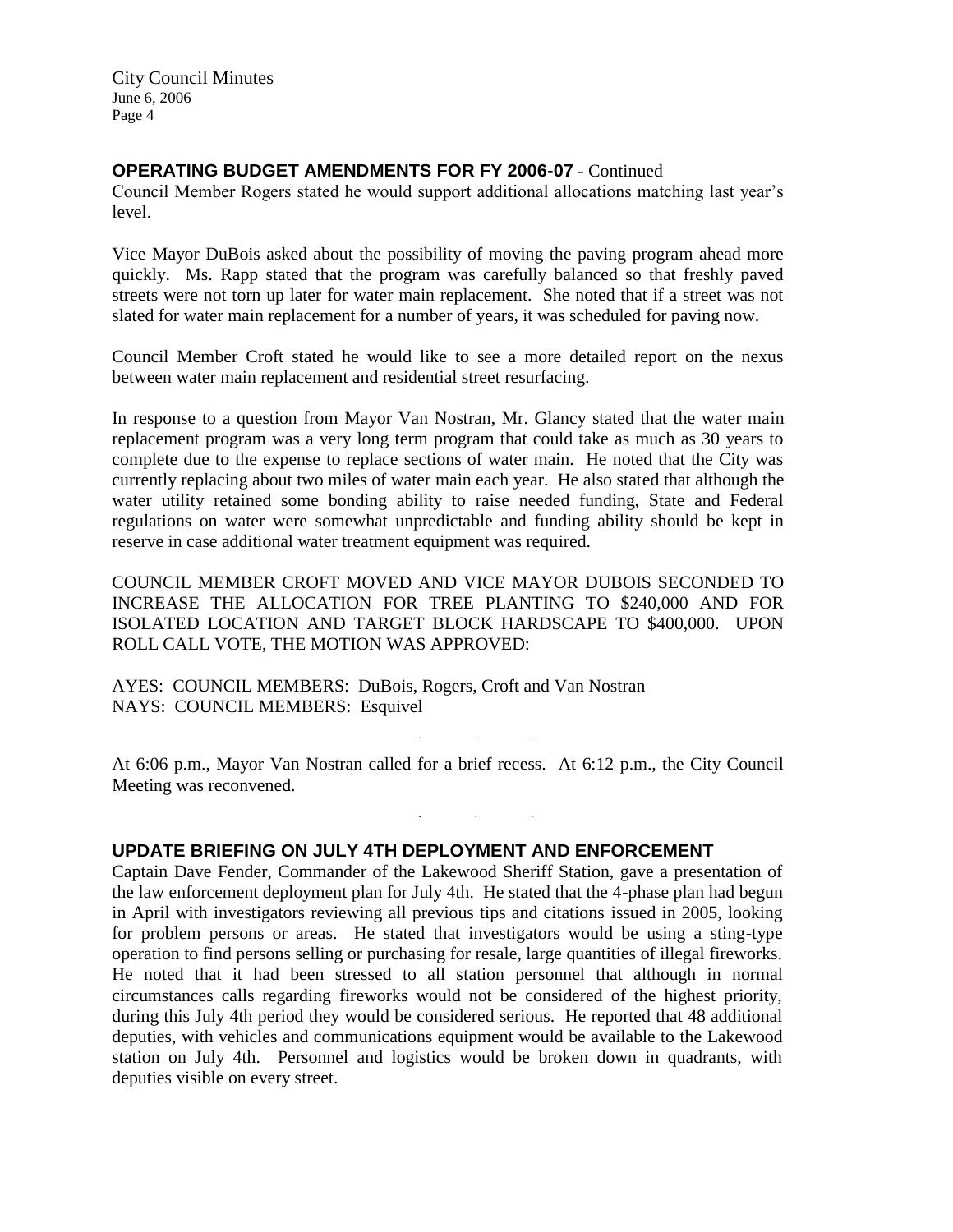## **BRIEFING ON JULY 4TH DEPLOYMENT AND ENFORCEMENT** - Continued

City Attorney Steve Skolnik reported that in response to action taken by the City Council several weeks ago, a resolution had been drafted formalizing a reward program relating to illegal fireworks tips. The Public Safety Committee had reviewed the proposed program and recommended that it focus on cases involving the sales or possession of large quantities of illegal fireworks rather than small violations. Therefore, the program had been crafted to provide for a reward of up to \$1,000 for information leading to an arrest on felony charges and granted the City Manager the authority to establish the reward amount based on the circumstances of any given offense.

Council Member Rogers stated that as a member of the Public Safety Committee, he had not initially been focused on only felony cases, but agreed with the logic of cutting of the local supply of illegal fireworks and felt it was an appropriate adjustment to the proposed program.

RESOLUTION NO. 2006-27; A RESOLUTION OF THE CITY COUNCIL OF THE CITY OF LAKEWOOD ESTABLISHING A REWARD PROGRAM FOR INFORMATION LEADING TO THE ARREST ON FELONY CHARGES RELATED TO UNLAWFUL POSSESSION, STORAGE, DISTRIBUTION OR SALE OF ILLEGAL FIREWORKS

VICE MAYOR DUBOIS MOVED AND COUNCIL MEMBER CROFT SECONDED TO ADOPT RESOLUTION NO. 2006-27. UPON ROLL CALL VOTE, THE MOTION WAS APPROVED:

AYES: COUNCIL MEMBERS: Esquivel, DuBois, Rogers, Croft and Van Nostran NAYS: COUNCIL MEMBERS: None

Assistant City Manager Michael Stover presented the components of the public education campaign. He advised that there were five objectives of the campaign: 1) inform that violations of the law would be taken seriously; 2) soften resistance; 3) educate community about Lakewood-specific laws; 4) clearly differentiate between legal and illegal fireworks; and 5) encourage good citizenship regarding fireworks by not using illegals and not tolerating their use by others. He stated the campaign would include mailings, television spots, banners, and staff presence at City events.

Vice Mayor DuBois commended the staff for doing a tremendous job with the campaign of interpreting the City Council's intent.

. . .

#### **REVIEW OF NPDES PERMIT PROCESS**

The Director of Public Works displayed slides and provided a brief overview of the NPDES (National Pollutant Discharge Elimination System) permit process. She advised that there were 84 cities that were co-permitees with the County on the NPDES permit that was due to expire in December. A requirement for renewal of the permit included the filing of a Report of Waste Discharge (ROWD.) The City had the option of joining with the County of Los Angeles or filing its own ROWD. She noted that some cities were joining with the County and filing a letter of exception to select provisions of the County's ROWD, and that relatively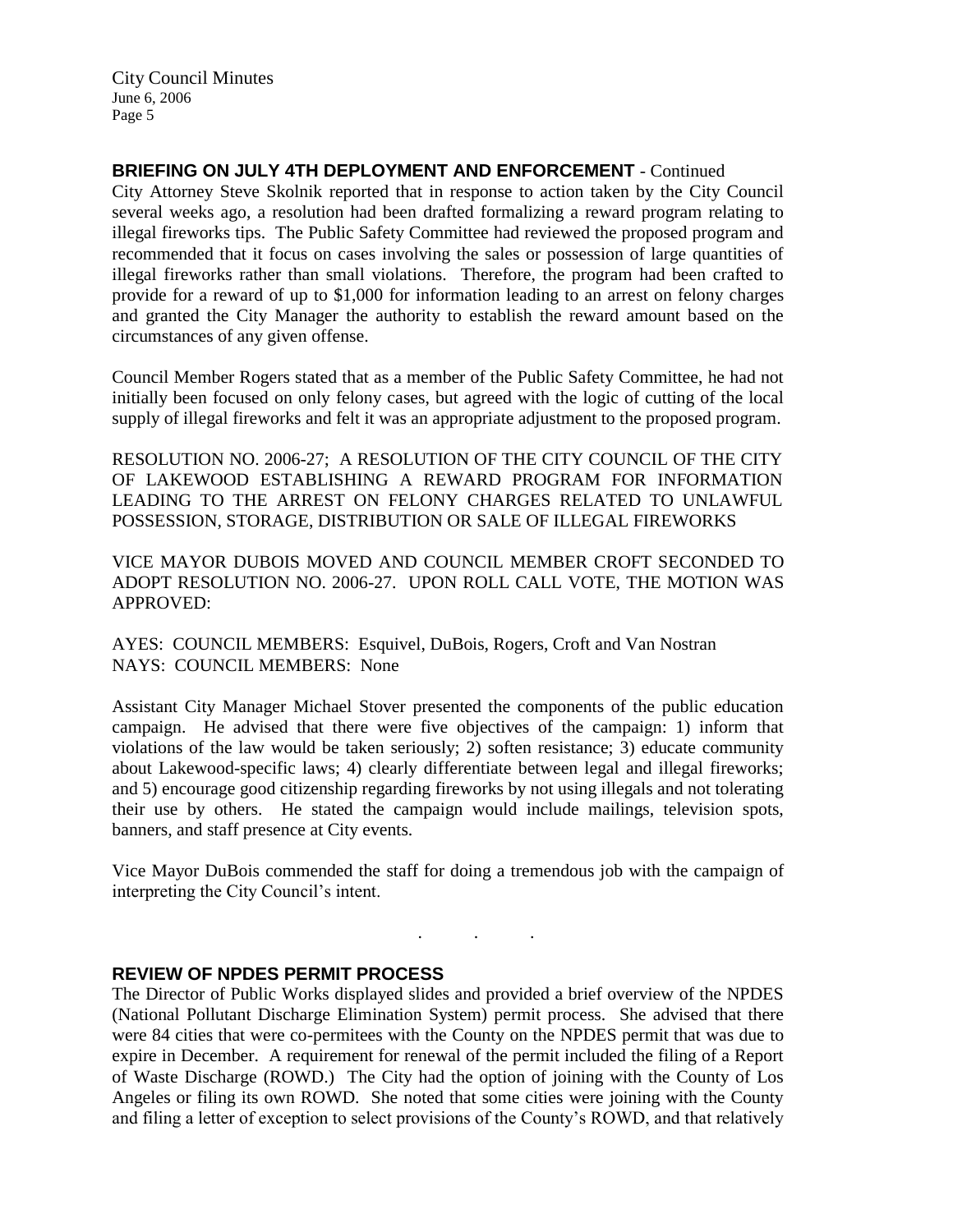### **REVIEW OF NPDES PERMIT PROCESS** - Continued

few cities were choosing to file an individual Report. It was the recommendation of staff that the City Council authorize joining the County of Los Angeles ROWD.

The City Attorney advised that it was impractical for the City to prepare its own document, separate from the County and that the County's ROWD did not contain anything that the City had found to be altogether unacceptable.

VICE MAYOR DUBOIS MOVED AND COUNCIL MEMBER CROFT SECONDED TO APPROVE STAFF'S RECOMMENDATION. UPON ROLL CALL VOTE, THE MOTION WAS APPROVED:

AYES: COUNCIL MEMBERS: Esquivel, DuBois, Rogers, Croft and Van Nostran NAYS: COUNCIL MEMBERS: None

### **LAKEWOOD CIVIC CENTER BLOCK PARTY UPDATE**

Recreation and Community Services Director Joan Biegel displayed slides and gave a brief presentation regarding the Civic Center Block Party scheduled for July 1st. She stated that the Family Fun Zone, which had been very popular last year, would be expanded; more seating would be available; there would be additional staffing providing information for the event; food sales would begin earlier; and pre-sale tickets would be available through City Hall. She concluded by stating that an estimated 15,000 people would be in attendance.

. . .

. . .

Council Member Esquivel requested the additional funding allocation vote be reconsidered.

MAYOR VAN NOSTRAN MOVED AND COUNCIL MEMBER ROGERS SECONDED TO RECONSIDER THE MOTION TO INCREASE BUDGET ALLOCATIONS. UPON ROLL CALL VOTE, THE MOTION WAS APPROVED:

AYES: COUNCIL MEMBERS: Esquivel, DuBois, Rogers, Croft and Van Nostran NAYS: COUNCIL MEMBERS: None

MAYOR VAN NOSTRAN MOVED AND COUNCIL MEMBER ROGERS SECONDED TO INCREASE THE ALLOCATION FOR TREE PLANTING TO \$240,000 AND FOR HARDSCAPE TO \$400,000. UPON ROLL CALL VOTE, THE MOTION WAS APPROVED:

AYES: COUNCIL MEMBERS: Esquivel, DuBois, Rogers, Croft and Van Nostran NAYS: COUNCIL MEMBERS: None

. . .

. . .

#### **ORAL COMMUNICATIONS: None**